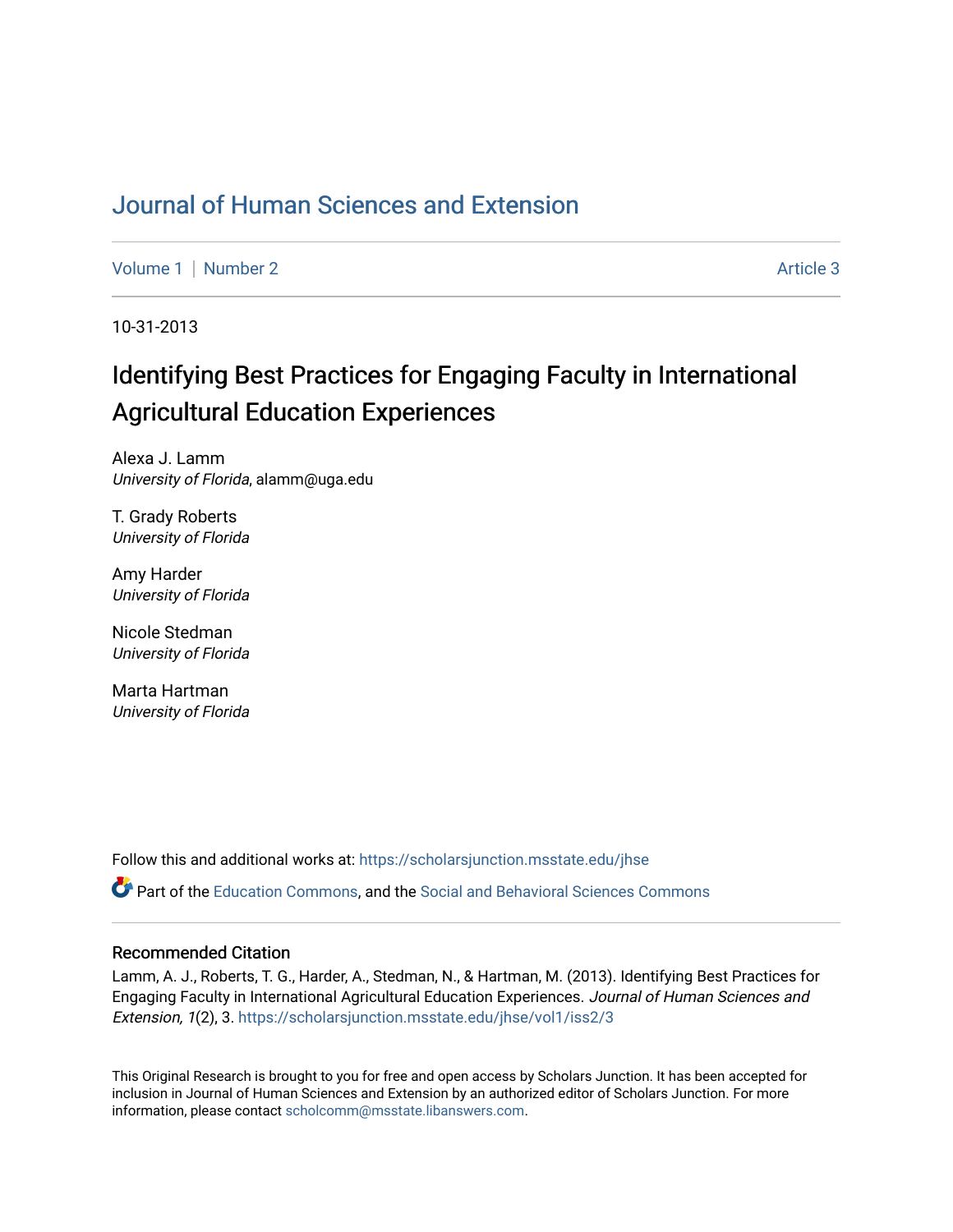## **Identifying Best Practices for Engaging Faculty in International Agricultural Education Experiences**

**Alexa J. Lamm T. Grady Roberts Amy Harder Nicole Stedman Marta Hartman**  *University of Florida* 

*Universities are being called upon to internationalize curriculum as the need for a globally competent workforce increases. Without globally-competent faculty, international integration within higher education cannot occur. Literature indicates that participation in short-term international agricultural education experiences is important to increasing agricultural faculty members' cultural awareness. However, the best way to design and implement such experiences for faculty is uncharted. The purpose of the study was to identify best practices for facilitating a short-term international agricultural education experience for faculty in the agricultural and life sciences that encouraged learning, discussion, and reflection leading faculty to further integrate international perspectives in their agricultural courses in the U.S. Through a qualitative research design, reflective observations and statements from a planning team conducting a shortterm international agricultural education experience in Ecuador were used to provide a thick, rich description of the successes/challenges faced while designing and implementing the experience. The results provided a list of best practices future planning team members can use to emphasize learning before, during, and after a short-term international agricultural education experience for faculty.* 

*Keywords:* globalization, educational programs, international experience, faculty

Agriculture is a core human activity dependent upon the sound management of global resources. This has created a need for colleges of agriculture and life sciences to prepare students for responsible citizenship and professional employment in a global agricultural workforce (Zhai & Scheer, 2004). Yet, according to Hudzik (2004), the U.S. is not reaching its potential. In a review of land-grant university internationalization efforts, Hudzik (2004) found U.S. education has generally been unable to meet the challenges and opportunities of globalization, and the American public is not prepared to be employed in a global economy. The U.S. has been found to "fall short on virtually all indicators of international knowledge, awareness, and competence" (Hudzik, 2004, p. 3).

Direct correspondence to alamm@ufl.edu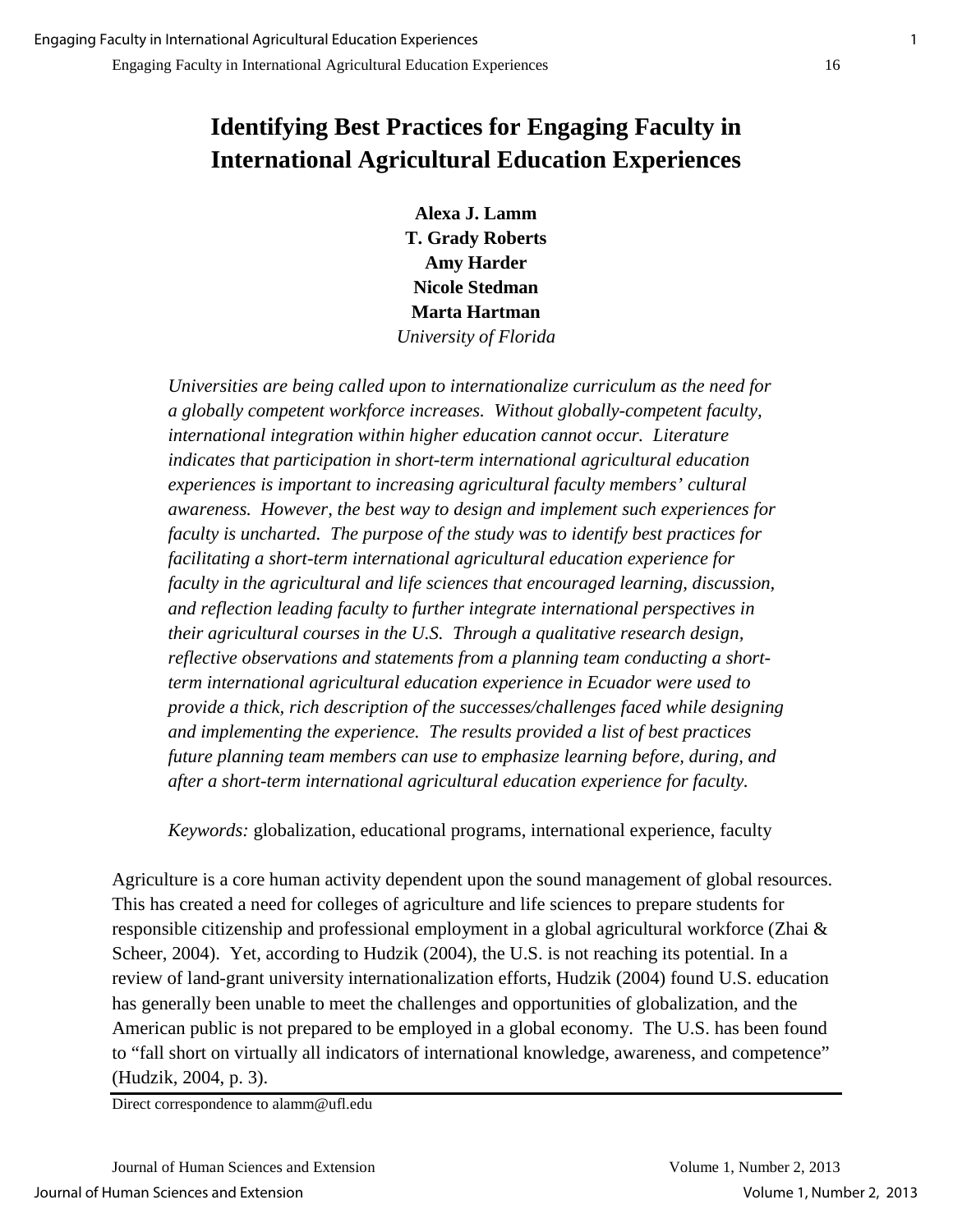Higher education institutions can instill this global perspective by demonstrating a clear commitment to a global vision, including a curriculum with a strong international content. These are essential parts of integrating international aspects into on-campus courses (National Research Council, 2009). Kuenzi and Riddle (2005) stated, integrating international perspectives into higher education includes "studying languages, cultures and world regions that are critical to U.S. interests" (p. 1). Curriculum integration begins with faculty, and to integrate international perspectives into higher education, both faculty and students need culturally rich experiences.

Paus and Robinson (2008) believed taking faculty abroad on short-term visits focused on research and intellectual growth, as it relates to understanding cultural perspectives, would assist faculty in integrating international perspectives into their conversations with students. Shortterm international experiences are "intellectually exciting to faculty members and can have serendipitous outcomes for faculty's perspectives on learning abroad" (Paus & Robinson, 2008, p. 45). While taking faculty to Japan during a short-term international experience, Festervand and Tillery (2001) found the participating faculty experienced academic validation, intellectual growth, acculturation, and cognitive repositioning as a result of their time abroad.

The goal is to create an international experience which encourages discussion, reflection, and integration of key cultural aspects into U.S.-based classrooms. Roberts and Jones (2009) provided a conceptual model for facilitating an international experience that can be used as the foundation for research in this area. Their model is segmented into three stages: before, during, and after an international experience (see Figure 1). Each of the three stages is meant to target facilitation of learning through set expectations during the particular time frame associated with an international experience (Roberts & Jones, 2009).

Previous research suggests the reported outcomes received from an international experience are highly related to the amount of preparation in which the participant engages prior to traveling (Tritz & Martin, 1997). International experiences are known to elicit both positive and negative emotional responses in learners (Lamm & Harder, 2010; Wingenbach, Chmielewski, Smith, Piña, & Hamilton, 2006). Since emotional responses may impact learning, either positively or negatively, they should be addressed prior to traveling abroad. Roberts and Jones (2009) suggested addressing participants' emotional reactions by preflecting prior to the international experience on participants' safety concerns, pre-existing beliefs regarding the culture of the country(ies) visited, and engaging in shared goal setting. In addition to alleviating emotional stress, group preflection allows the participants an opportunity to engage with one another in conversations around their expectations resulting from previous experiences. Every learner brings prior experience to a learning environment (Roberts, 2006), and "each experience is influenced by the unique past of the learner" (Beard & Wilson, 2006, p. 21). Wingenbach et al. (2006) found that "allowing students to use their background experiences to interact provided a positive learning environment" (p. 80) when participating in international experiences.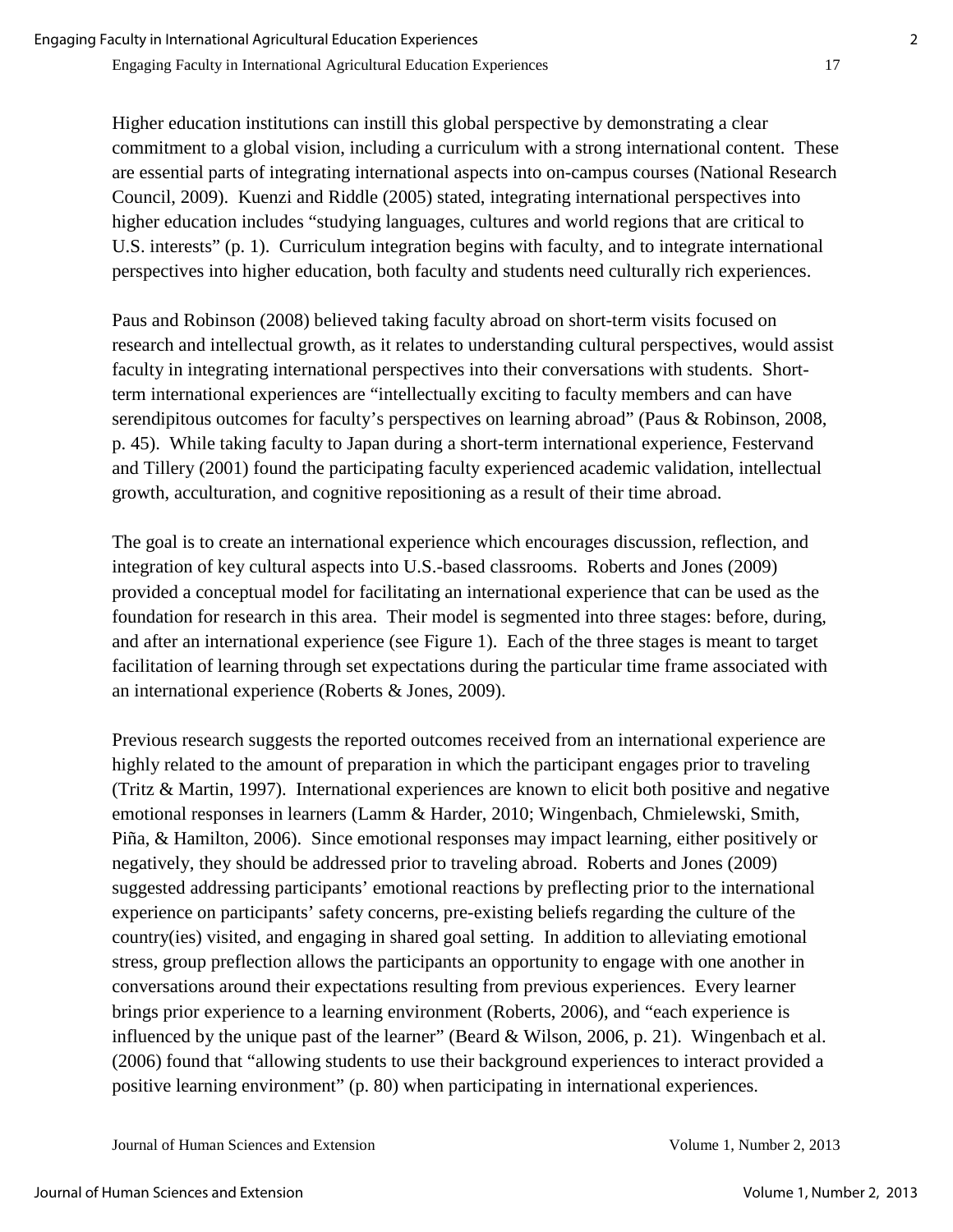



Given the intense nature of international experiences, sensory overload, including "an overabundance of culturally and complex situations" (Roberts & Jones, 2009, p. 407), can occur. Cognitive load theory suggests each individual has a limited working memory. Therefore, an individual's senses can become overloaded to a point where their learning will be negatively influenced (Sweller, 1998). In order to avoid overloading participants during an international experience, Roberts and Jones (2009) suggested engaging participants in guided reflection, allowing for self-regulated learning, and using inductive and problem-solving activities. Guided reflection can be used to "help learners focus on key aspects of the experience that are most relevant to achieving learning objectives" (Roberts & Jones, 2009, p. 407). Self-regulated learning may encourage participants to be more self-motivated, while giving participants responsibility for their own learning and allowing them to construct their own knowledge (Schunk & Zimmerman, 1994).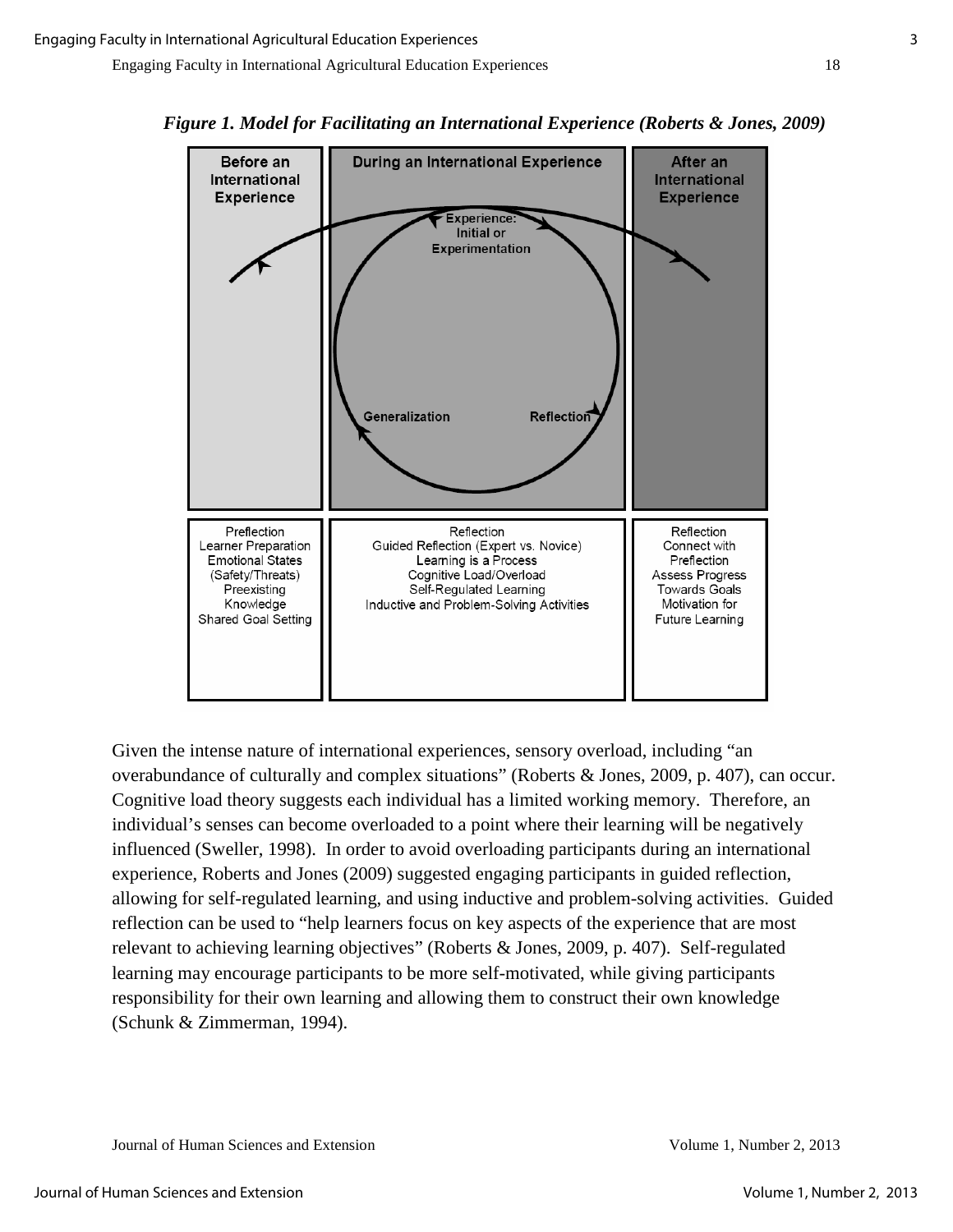Roberts and Jones (2009) contended that the goals established during the preflection period should be readdressed at the conclusion of the international experience. Participants should be given additional opportunities for reflection in order for learning to continue after an international experience (Kolb, 1984). Given that reflection is found to be an experience in and of itself (Zull, 2002), reflection after an international experience will prolong the learning that has taken place by "focusing the learner's attention on the experience for a greater amount of time" (Roberts & Jones, 2009, p. 407) and motivating the participant to further his/her own learning.

Roberts and Jones' (2009) framework emphasizes the importance of stressing certain activities before, during and after an international experience to ensure faculty get the most out of their experience, arguing that the more faculty learn, the more likely they will integrate international perspectives into their curriculum. Stohl (2007) argued that faculty engagement in international experiences is the key to the internationalization of higher education in the 21st century. In addition, Peterson (2000) stated that a *world faculty* is critical to the internationalization of college students' education. Without globally-competent faculty members committed to integrating international perspectives into their curriculum, international integration within agricultural higher education may not occur (Navarro & Edwards, 2008). Stohl (2007) contended that for international integration to occur, faculty members needed to be exposed to and participate in international agricultural experiences.

While it has been acknowledged that participation in short-term international agricultural education experiences are important to increasing faculty members' cultural awareness, the best way to create short-term international experiences for faculty members focused on agriculture and life sciences is uncharted. Therefore, the purpose of this study was to identify best practices for facilitating a short-term international agricultural education experience for faculty in the agricultural and life sciences. The research question driving the study was: What common themes emerge from planning team members' reflective statements related to the successes and challenges noted while creating and implementing a short-term international agricultural education experience for faculty?

#### **Methods**

In order to collect necessary data needed to answer the research question posed, the researchers designed a qualitative study using participant-observer ethnography. A researcher may use ethnography in order to, "get inside the way each group of people see the world" (Crotty, 1998, p. 76). The ethnography allows the researcher to enter into the world of the research subjects. In this study, the research subjects were the planning team members. Using a qualitative research design allowed the researchers to gain an in-depth understanding of the social context through the identification of emerging themes (Lincoln  $& Guba$ , 1985) found in the planning team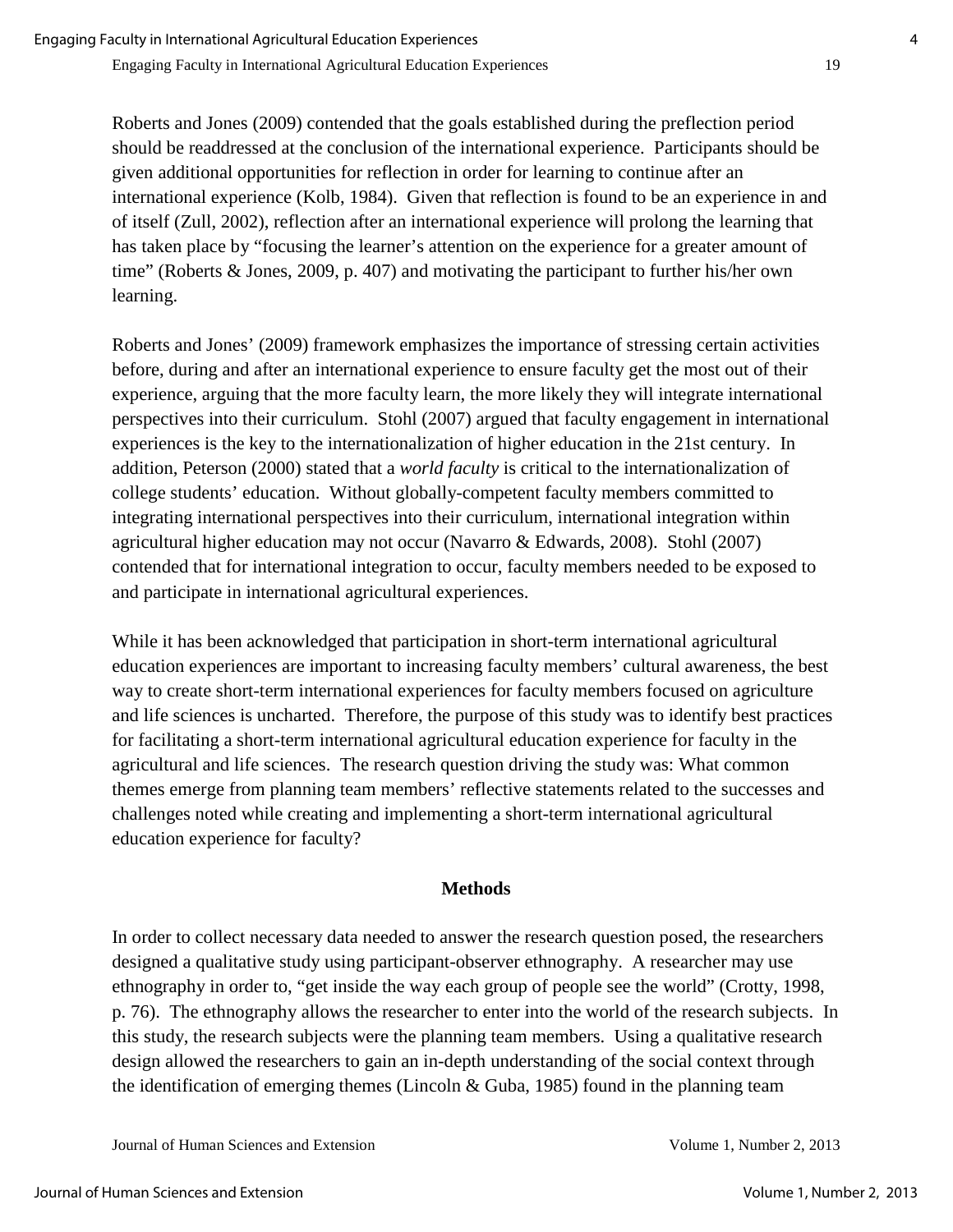members' reflective statements (Neuendorf, 2002). To confirm and substantiate the observations made, the researchers conducted a content analysis on written reflections provided by the planning team. The analysis allowed for the identification of themes, which were then crosscompared with the observations.

Five planning team members developing and implementing an international faculty experience in a college of agriculture at a U.S. university made up the population of interest. The planning team consisted of an assistant professor, two associate professors, a lecturer, and one doctoral student. There were four females (two Caucasian and two Hispanic) and one male (Caucasian). The male professor was considered the "lead" instructor for the experience, and the Hispanic lecturer was the only one of the five fluent in Spanish. Members of the planning team had an individual responsibility assigned to them while engaged in the course implementation. One person took the lead role for each of the following responsibilities: (a) overall project, (b) evaluation, (c) facilitating reflection, (d) trip planning, and (e) general observation/trip support.

The international experience consisted of a 13-day trip to Ecuador during the summer of 2010. In addition to the five planning team members, eight agricultural and life sciences faculty members participated in the international experience. The goal of the international experience was to allow the eight faculty participants to explore scientific and cultural aspects of their disciplines in Ecuador.

The international experience consisted of a four-day stay in Guayaquil, a major metropolitan area, where faculty participants visited the Escuela Superior Politecnica del Litoral (ESPOL), one of the largest agricultural universities, to engage with ESPOL faculty in conversations surrounding current research and future collaborations. During the stay in Guayaquil, the U.S. faculty participants visited the main ESPOL campus and several research facilities along the western coast of Ecuador, as well as met with instructors and students at a vocational farmer training site. The faculty participants then traveled to Salinas de Guaranda for three days, a small town in the Andes Mountains, where they learned about the agricultural cooperatives in a particular rural community of Ecuador. The trip concluded with a three-day stay in the Galapagos Islands where the faculty participants took educational tours focused on learning about the ecosystems of various islands. During the international experience, the faculty participants were expected to take photographs, record videos, and collect information they could use to create educational experiences for their students.

Prior to the international experience, one of the planning team members was asked to contribute as a participant observer. The assigned role of participant observer was kept private with the exception of the lead instructor. As the participant observer, the team member participated in all of the planned activities, taking careful observations of how planning team members and faculty participants interacted with one another. The participant observer engaged both planning team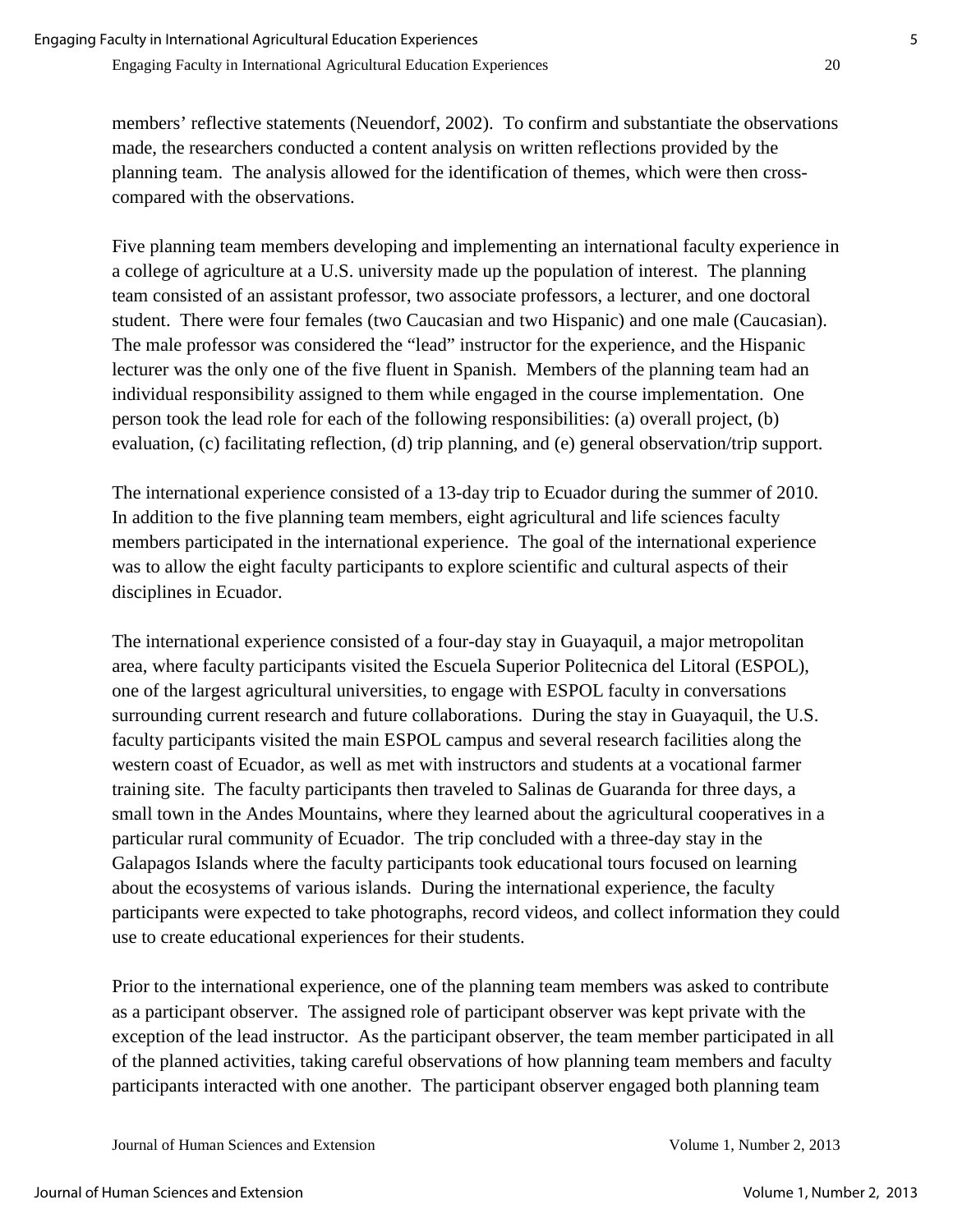members and faculty participants in conversations surrounding their experience while traveling abroad. The participant observer kept reflective notes throughout the day and a daily journal to record observations.

Acknowledging researcher bias, the participant observer had previous experience with all four of the planning team members through previous travel, research activities, or coursework. The participant observer also had limited previous interactions with one of the faculty participants. The participant observer was hired by the project funding the international experience. The participant observer had previous experience serving as a participant observer on a studentfocused, short-term international experience, conducting research in an international environment, and evaluating several student-focused international experiences in Latin America.

At the conclusion of the short-term international experience, the other four planning team members were asked to reflect upon their experiences prior to and during the trip. The planning team members provided written reflective feedback to the project lead, which were then shared with the participant observer. The format of their responses was left open as long as they discussed their thoughts about the planning process and project implementation. Planning team members were aware, while completing their reflective statements, that the comments would be read and analyzed. As a result, the lack of anonymity may have limited planning team members' ability to be forthright with their statements. However, the participant observer was assured the reflective notes from conversations with the planning team members throughout the international experience and daily journal would be kept confidential. Therefore, the participant observer's reflective notes and journal entries were used to confirm and develop a deeper understanding of the planning team members' statements. All five planning team members' responses and reflective notes were coded with a preassigned number for confidentiality and will be noted as Planning Team Member 1, 2, 3, 4, or 5 (PTM1, PTM2, PTM3, PTM4, PTM5). Pseudonyms were used when the planning team members' direct quotes referred to specific faculty participants and other planning team members in their reflective statements to ensure anonymity of the participants.

The data were analyzed using content analysis (Neuendorf, 2002) by the participant observer. Emergent themes from the participant observer's reflective notes and daily journal, as well as each of the other four planning team members' individual reflections were identified, categorized, and then combined to meet the objectives of the study (Lincoln & Guba, 1985). The researcher first analyzed each planning members' reflections by identifying key phrases that characterized the nature of the reflective statement. The 48 key phrases were then categorized by similarity. The categorized key phrases were labeled based upon a common thread, which united the reflective statements into one theme. An audit trail (agendas and minutes from pre-trip and post-trip planning team member meetings, international experience itineraries, e-mails between planning team members, and e-mails between planning team members and participants),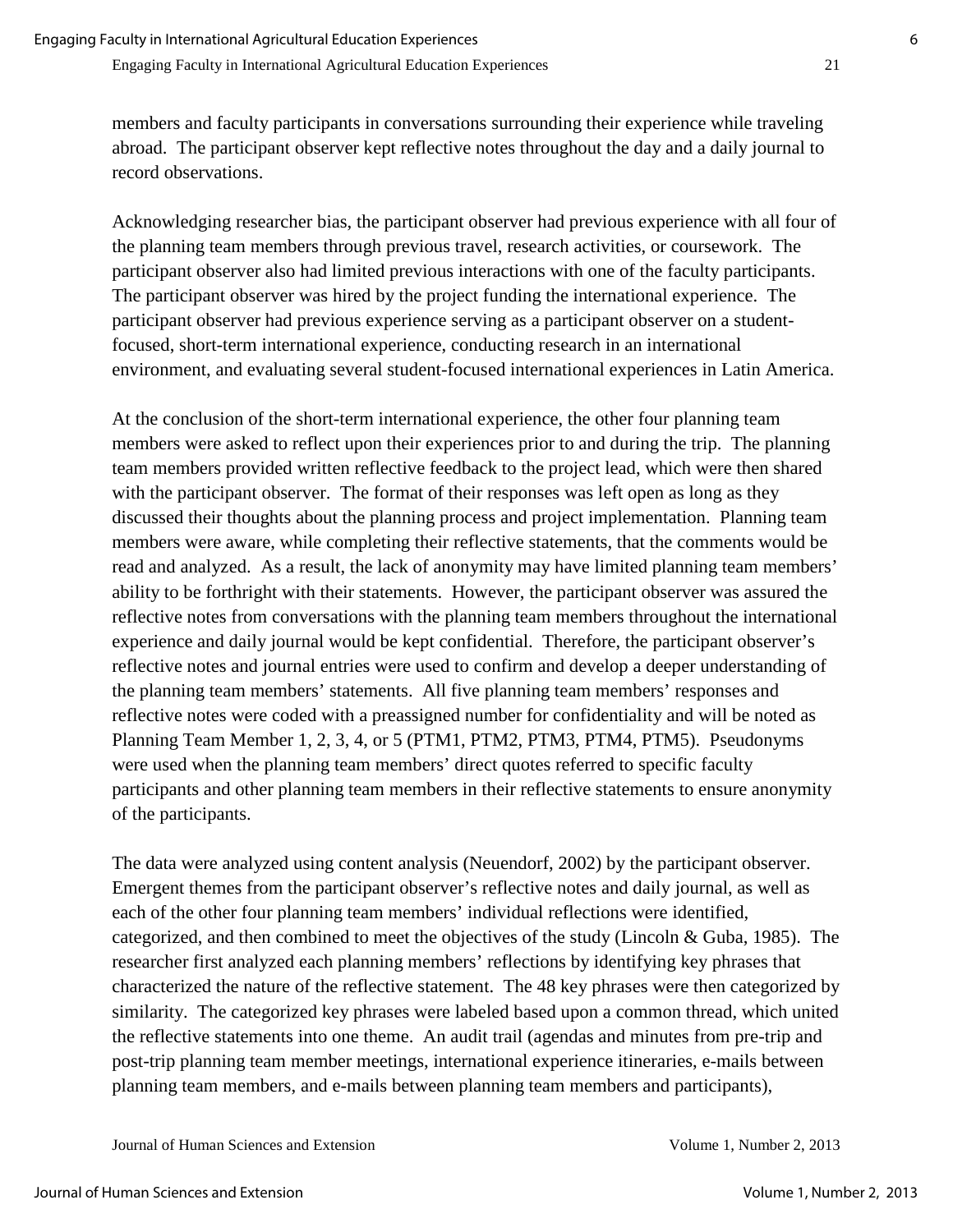triangulation with recorded statements made during the faculty participant daily reflective sessions while traveling, member checks conducted with the entire planning team at the conclusion of the data analysis, and acknowledgement of researcher bias were used to establish trustworthiness (Lincoln & Guba, 1985).

#### **Results**

Five themes emerged from the respondents' reflections. Because of the close nature of participant observation ethnography, the findings included the participant observer's findings as they aligned with the remaining planning team members' reflective quotes. There were five themes which emerged, aligning the participant observer observations with the planning team members' reflections: communication, group dynamics, expectations, itinerary, and contrast.

#### **Communication**

The respondents reflected widely on the first theme, *communication,* in regards to communication issues taking place before and during the international experience. They felt discussions with the faculty participants prior to the trip, including specifics regarding the daily itinerary (PTM2, PTM4, PTM5), possible illnesses they may acquire (including food-borne illness) (PTM1, PTM3, PTM4), cultural considerations (PTM3, PTM4), needed documentation (PTM1, PTM5), packing/other travel considerations (PTM1, PTM2, PTM3, PTM5), and availability of phones/internet (PTM2, PTM4), would have greatly enhanced the international experience. Planning Team Member 1 wrote the need for communication clearly when reflecting that the planning team should "be much clearer on packing, comfort, and extenuating physical experiences." Planning Team Member 4 reflected the planning team needed "more timely communication regarding the trip itinerary, and that the itinerary needed to be finalized and distributed in advance." Planning Team Member 5 felt that everyone had a "general idea, but was much less focused on a specific task that needed to be accomplished" due to a lack of itinerary communication. To deal with the lack of communication, Planning Team Member 2 suggested creating "a meticulously detailed itinerary including beginning and ending time for every activity such as meals, local trips, visits, etc."

During the trip, the planning team members felt *communication* could have been enhanced by distributing a daily detailed schedule (PTM1, PTM3, PTM4), ensuring the availability of local translators (PTM1, PTM3, PTM4, PTM5), assessing each faculty participant's ability to complete physical activities (PTM1, PTM3, PTM4), conducting daily debriefings (both with the entire group and the planning team) (PTM1, PTM2, PTM4, PTM5), and keeping a faculty participant log of where everyone was during the day (PTM2, PTM3). The planning team members believed attention to these areas would have assisted with arising issues and making faculty participants feel more comfortable. Planning Team Member 2 felt "time allocated for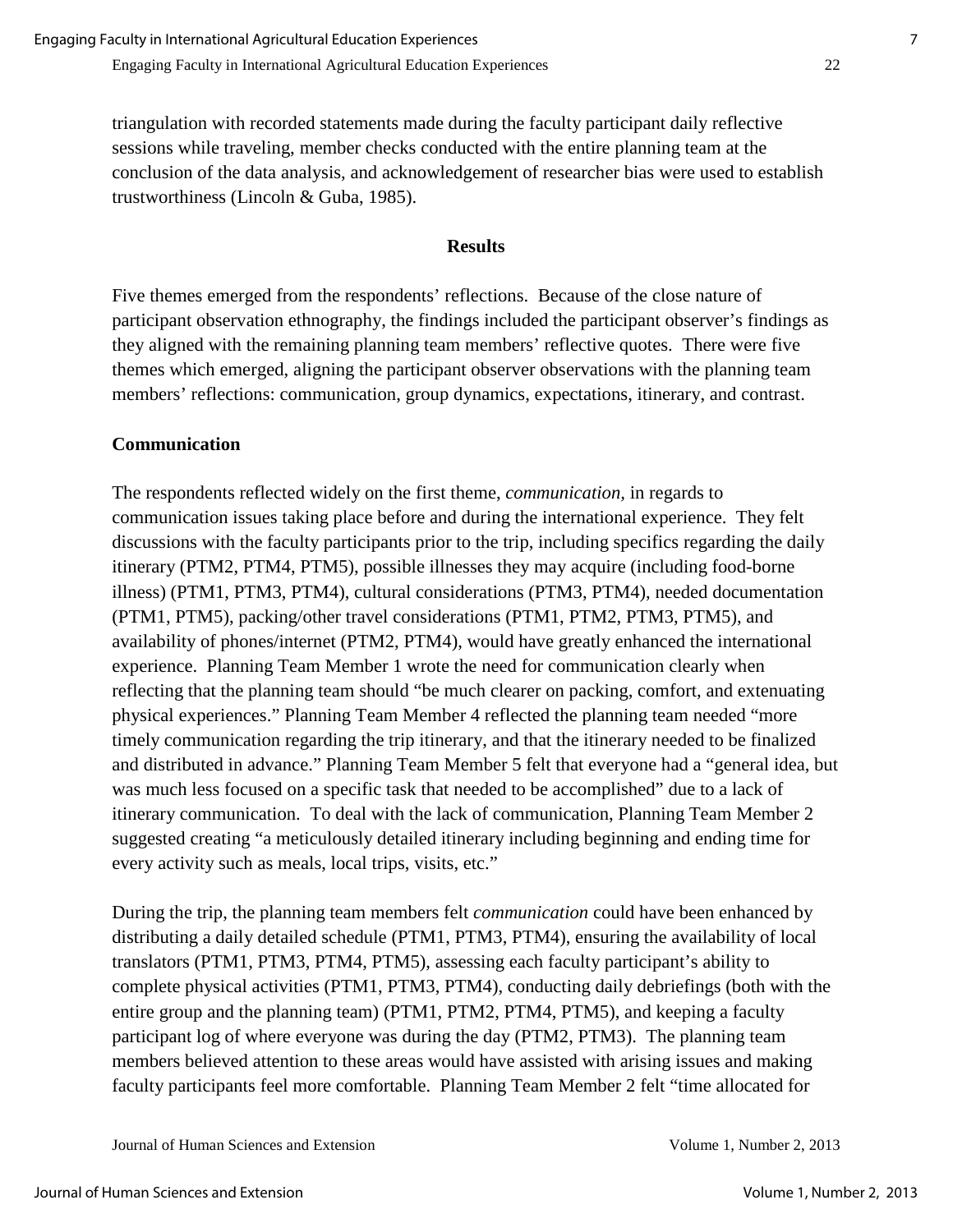[planning] team members to review trip activities" each day would have alleviated some of the issues with the daily schedule. Planning Team Member 4 felt a "participant 'log' to keep track of where people [were] during free time (suggested [by other state team members] as a safety measure) would be especially important." Planning Team Member 5 reflected that when it came to scheduling and translation, there was "some tension in the planning team."

Using local translators also arose in the reflective statements. Planning Team Member 1 felt "depending on one or two people to translate was tough as we thought, but it was unfair for [Adrienne] to have to continually serve in that capacity." Planning Team Member 2 felt, "pretraining on communication patterns favored by locals would help."

### **Group Dynamics**

The second theme, *group dynamics*, emerged from comments regarding both the larger group and the planning team. Initial team building activities were suggested, along with plans for group development, to discourage small groups from forming. Planning Team Member 1 stated, "although our meetings were informative, they were strictly business. I think some initial get to know you activities (other than brief introductions) would have been nice and resulted in some other projects or planning." Planning Team Member 3 agreed when noting the need for additional "activities to discourage 'clicks'[*sic*]."

During the international experience, three distinct smaller groups formed within the first week. One of the groups formed out of relationships that existed prior to the international experience. Another group appeared to be based on cultural similarities and the ability to speak in Spanish. The third group constituted the rest of the participants and planning team members not included in the other two smaller groups. Additional groups also appeared to form based on where individuals sat on the bus. Given the length of travel between sites, those with motion sickness that sat near the front of the bus formed a group, and those sitting towards the rear of the bus formed a group, as they were more likely to engage in conversations given their physical location while traveling.

The roles and responsibilities of each planning team member should have been clearly established and trust built around those expectations prior to the trip. Planning Team Member 2 felt the planning team needed to "encourage the development of trust on the fieldtrip planner/coordinator within the grant team." Planning Team Member 3 felt "periodic debriefing sessions" could have helped set "clear expectations/goals" for each planning team member. Planning Team Member 4 felt "the [planning] team should meet periodically throughout the trip to review how things are going and to make sure everyone is informed about the upcoming events." Planning Team Member 5 noted that the planning team members seemed adversarial at times. While it was reflected that "they were able to keep their personal feelings to themselves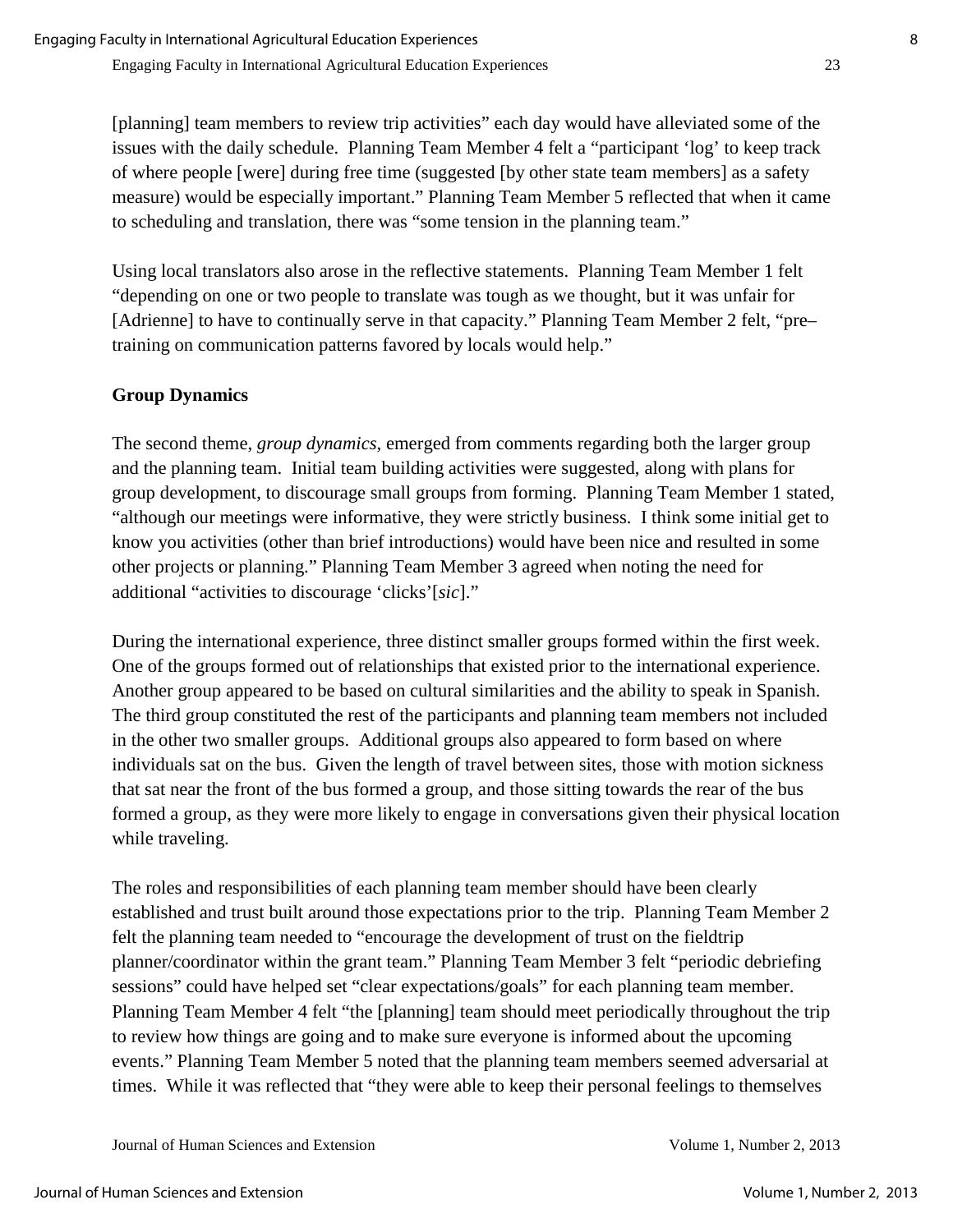most of the time," Planning Team Member 5 also noted "no matter how quiet we keep things, [faculty] participants are likely to pick up on tension."

#### **Expectations**

The reflective statements reiterated that *expectations* should be clearly identified prior to traveling and emerged as the third theme. The expectations theme included planning team members' responsibilities (PTM1, PTM3, PTM4, PTM5), language needs (PTM1, PTM2, PTM3), and the physical demands of the activities occurring throughout the trip (PTM2, PTM3, PTM4, PTM5). Planning Team Member 3 believed "roles for the [planning] team" should be clearly defined. Planning Team Member 5 stated "while a great experience, had each of the planning team members known their exact role and what was expected of them throughout the project, things would have come together more easily."

The reflective statements reiterated the importance of clarifying language expectations with all faculty participants prior to traveling. While the faculty participants knew they were traveling to a Spanish speaking country, Planning Team Member 5 believed "most of us thought translation wouldn't be an issue and something that was planned for." Two translators were hired to assist the faculty participants' communication while traveling in Guayaquil and Salinas de Guaranda. Planning Team Member 3 mentioned, "only one of the planning team members, and one of the [faculty] participants spoke fluent Spanish" and felt it was unfair for them to work as translators rather than participating in the experience as they originally intended. Planning Team Member 2 recommended "a fieldtrip to an English–speaking country…for [faculty] participants without or [with] limited international experience" could alleviate the translation issue.

The physical demands of the activities were also not clearly explained prior to the trip, and expectations regarding participation in these activities were stressed throughout the reflections. While traveling, several faculty participants experienced motion sickness, which was incompatible with long bus rides on winding roads and long boat rides on rough seas. In addition, a safety incident during one of the more physically demanding activities led to participant discomfort and possible embarrassment. Planning Team Member 4 felt the planning team "needed to evaluate people's ability to complete physical activities and go over safety procedures before the activity begins." Planning Team Member 2 felt the planning team should have "required information on existing health conditions or potential illnesses (motion sickness, allergies, and migraines) from each fieldtrip participant." Planning Team Member 5 thought "pushing people out of their comfort zones isn't a bad thing, but we need to be prepared to deal with the consequences." Planning Team Member 3 agreed, feeling it was important to "stretch" people in a safe environment."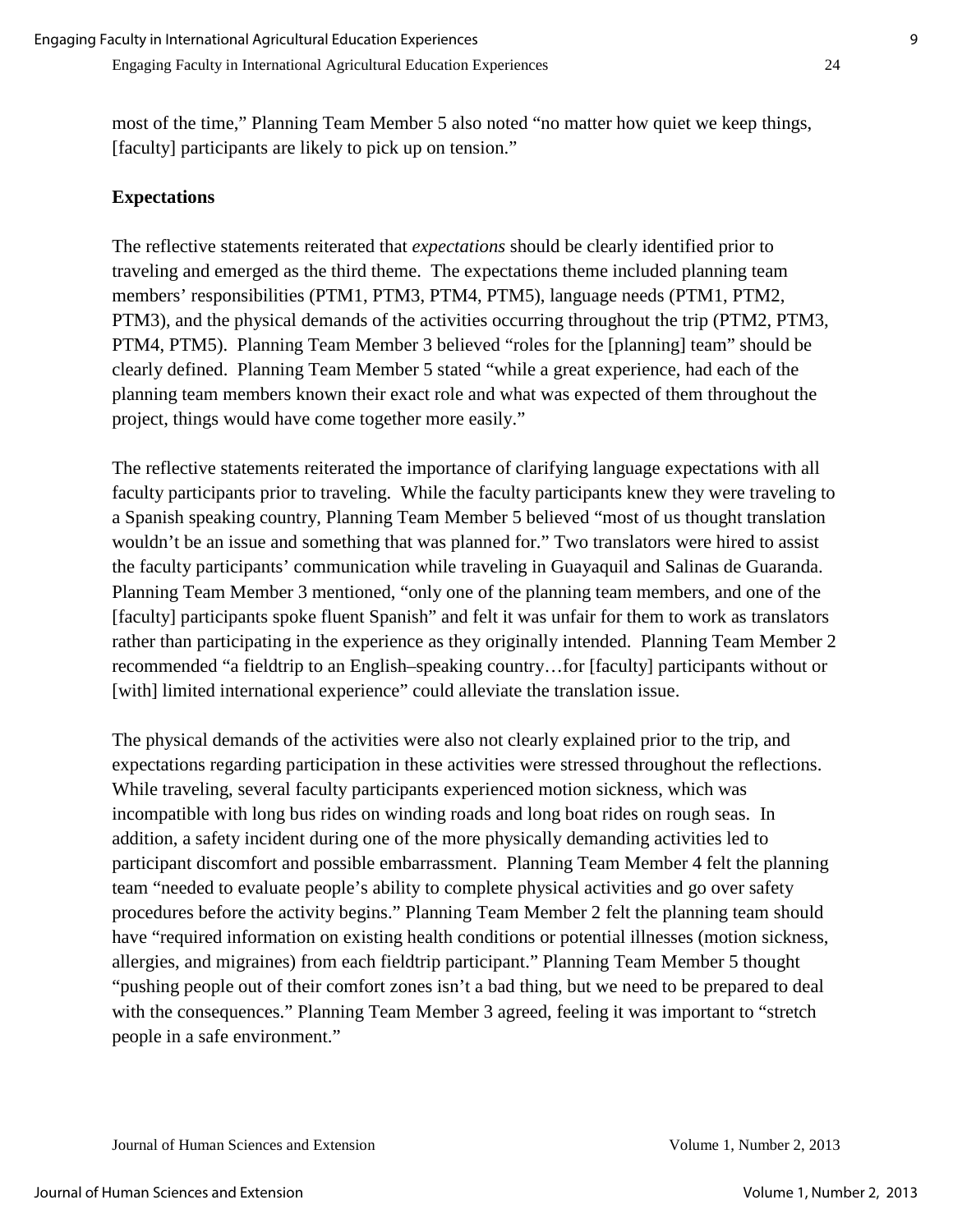Engaging Faculty in International Agricultural Education Experiences 25

#### **Itinerary**

The fourth theme emerged out of statements referring to the *itinerary*. While all felt a shorter time frame (maximum of two weeks) was the best for an international experience, faculty participants need to be given the opportunity to explore on their own. Suggested time included unplanned meals (PTM2, PTM4, PTM5), general down time (PTM1, PTM3, PTM4), and time for work and individual meetings in which faculty participants may want to engage while visiting another country (PTM1, PTM2, PTM4, PTM5). Planning Team Member 4 felt faculty participants needed "more meals out 'on your own,'" but recognized that it was important to compare the costs of eating individually versus eating at a hotel as a group. Planning Team Member 2 felt "group dinners should be limited to no more than 1/3 of total meals." Planning Team Member 1 stated the schedule needed to "include individual time, in our particular case, we sometimes got overscheduled even though the original schedule did not indicate it." Planning Team Member 5 reflected on the faculty participants' need to make work connections recognizing that "[Bill] and [Mark] were eager to make additional connections with faculty in Ecuador, but scheduling meetings was difficult due to the lack of open time in our trip schedule." Planning Team Member 2 stated that in the future, a team conducting a similar type of trip "must build free time throughout the entire trip."

#### **Contrast**

The last theme of *contrast* came out of the planning team members' positive comments regarding their opportunities to visit diverse parts of the country, including the ability to stay in nontraditional touristic accommodations. The planning team felt visiting diverse areas and staying in nontraditional touristic accommodations contributed to the cultural awareness aspects of the experience. Planning Team Member 3 felt "visiting multiple locations" was imperative, but "using a travel agent" would assist in the planning process, and that the trip could have been improved by "more informal time with the local people." Planning Team Member 5 felt "watching the trip [faculty] participants engage in different aspects of what they specialize in, depending on where we were at the time, made a huge impact on their learning and exposure to culture." For example, Planning Team Member 5 mentioned "[Jenny] was interested in nutrition and food, so she really enjoyed seeing how different people ate and prepared their food based on the location we were visiting." Planning Team Member 4 believed that traveling to diverse areas was important, but felt the planning team "needs to acknowledge potential challenges in making long-distance arrangements in a location/country that may differ significantly from homecountry in terms of local context, resources and how people prefer to function."

The planning team members also reflected on their appreciation for the diversity in the faculty engaged in their trip. Diversity included age, sex, nationality, and programmatic areas of expertise. Statements were found throughout the reflections strongly suggesting others continue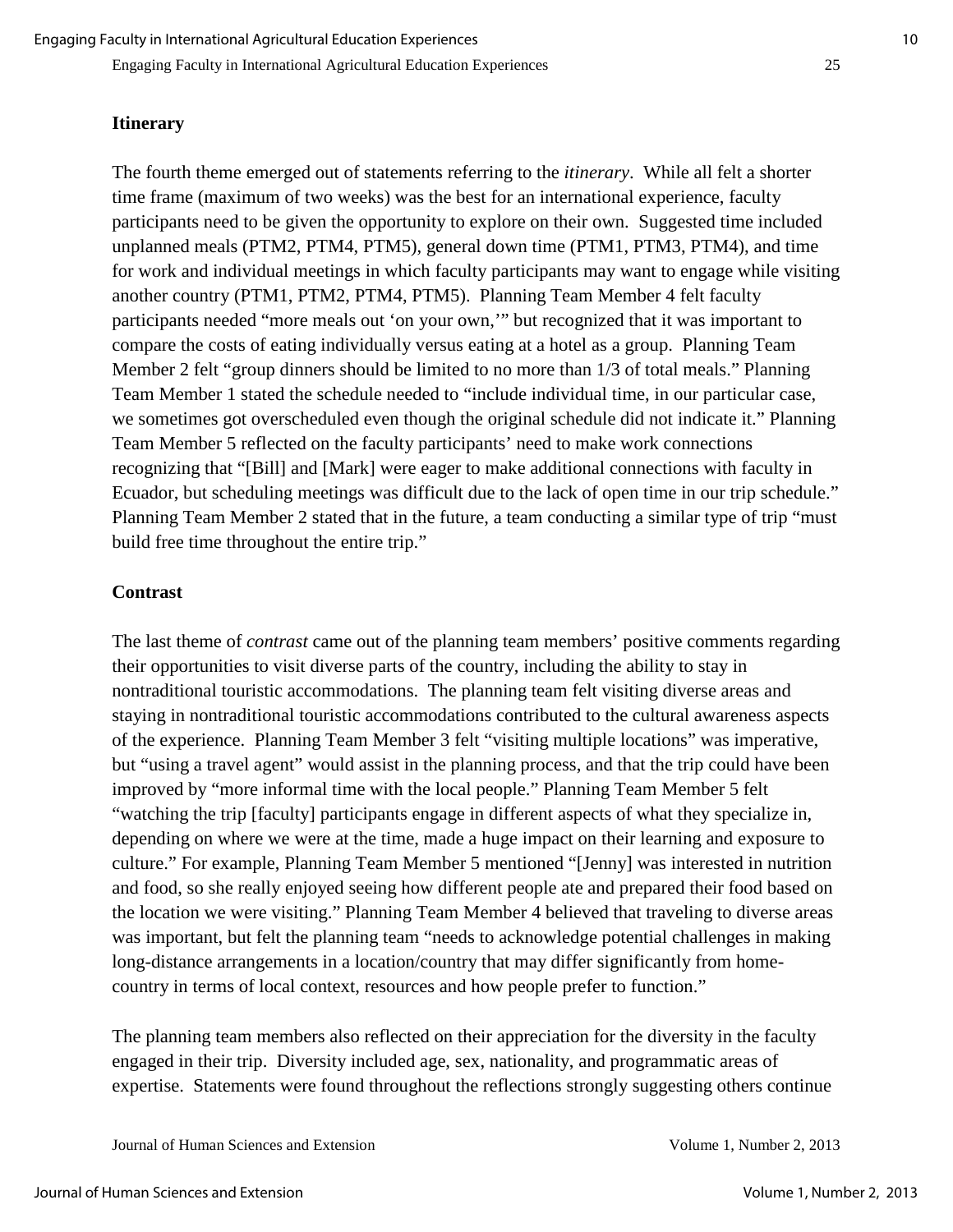a similar pattern when planning international experiences in the future, as it assisted in gaining different perspectives on the experience in Ecuador. Planning Team Member 5 stated, "you always have people with different backgrounds and experiences participate when you plan a trip like this, but watching soft and hard scientists work together and gain an understanding of what each has to contribute to conversations is very encouraging."

#### **Discussion**

Best practices for planning faculty-focused short-term international experiences were identified based on the emergent themes found in the data and grouped by the stages identified in Roberts and Jones' (2009) model for facilitating an international experience (see Figure 2). While the researchers have developed an initial list of best practices that can be used when planning shortterm international faculty experiences, the hope is that other groups conducting similar international experiences will develop additional best practices that can be added to the original list.

The generated list of best practices is meant to be a basis for further growth as the number of faculty-focused short-term agricultural education experiences increases. Given the list is an initial attempt to create best practices for facilitating faculty-focused short-term international experiences, there were several limitations to the study. First, the best practices were created from the planning team's perspective. The researchers' degree of international exposure and cultural competence, particularly in the analysis and interpretation of their own reflections, should be considered. Data should be collected from the faculty participants' perspective in the future to see if it supports the best practices emerging from the planning team to develop a wellrounded perspective. In addition, it is important to examine how the use of the following best practices influences international faculty experiences in the future. Last, the data were collected while participating in the international experience and upon its immediate conclusion, therefore, little data exist regarding the time frame after the experience.

#### **Before the Experience**

Prior to traveling abroad, the data showed there were some best practices that could be implemented to better prepare faculty participants for an international experience. The best practices include clearly defining planning team members' roles and responsibilities, selecting faculty participants with diverse personal characteristics and professional specialties, emphasizing communication with faculty participants prior to traveling, defining expectations for faculty participants, conducting team building activities, gaining an understanding of the faculty participants' limits, and developing an itinerary with which all will be comfortable. These best practices are consistent with the work of Tritz and Martin (1997) and the model proposed by Roberts and Jones (2009). In the context of the study, faculty participants are the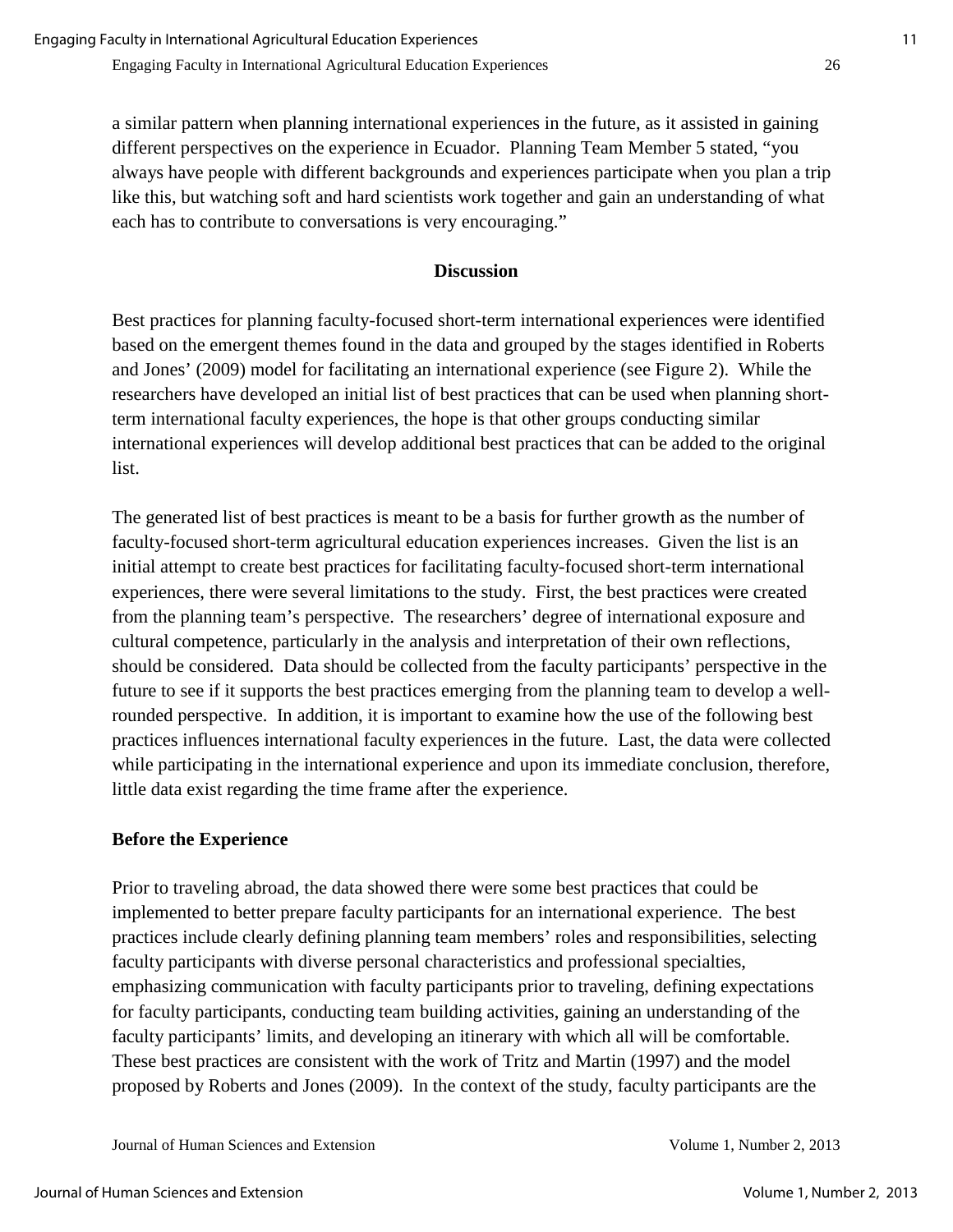*learners,* and established educational practices would support the importance of learner preparation, especially before an intense learning experience (Beard & Wilson, 2006; Bransford, Brown, & Cocking, 2000; Kolb, 1984; Roberts, 2006).

*Figure 2. Best Practices Conceptual Model for Facilitating a Faculty-Focused Short-Term International Experience*



 Note: Adapted from the conceptual model for facilitating an international experience (Roberts & Jones, 2009)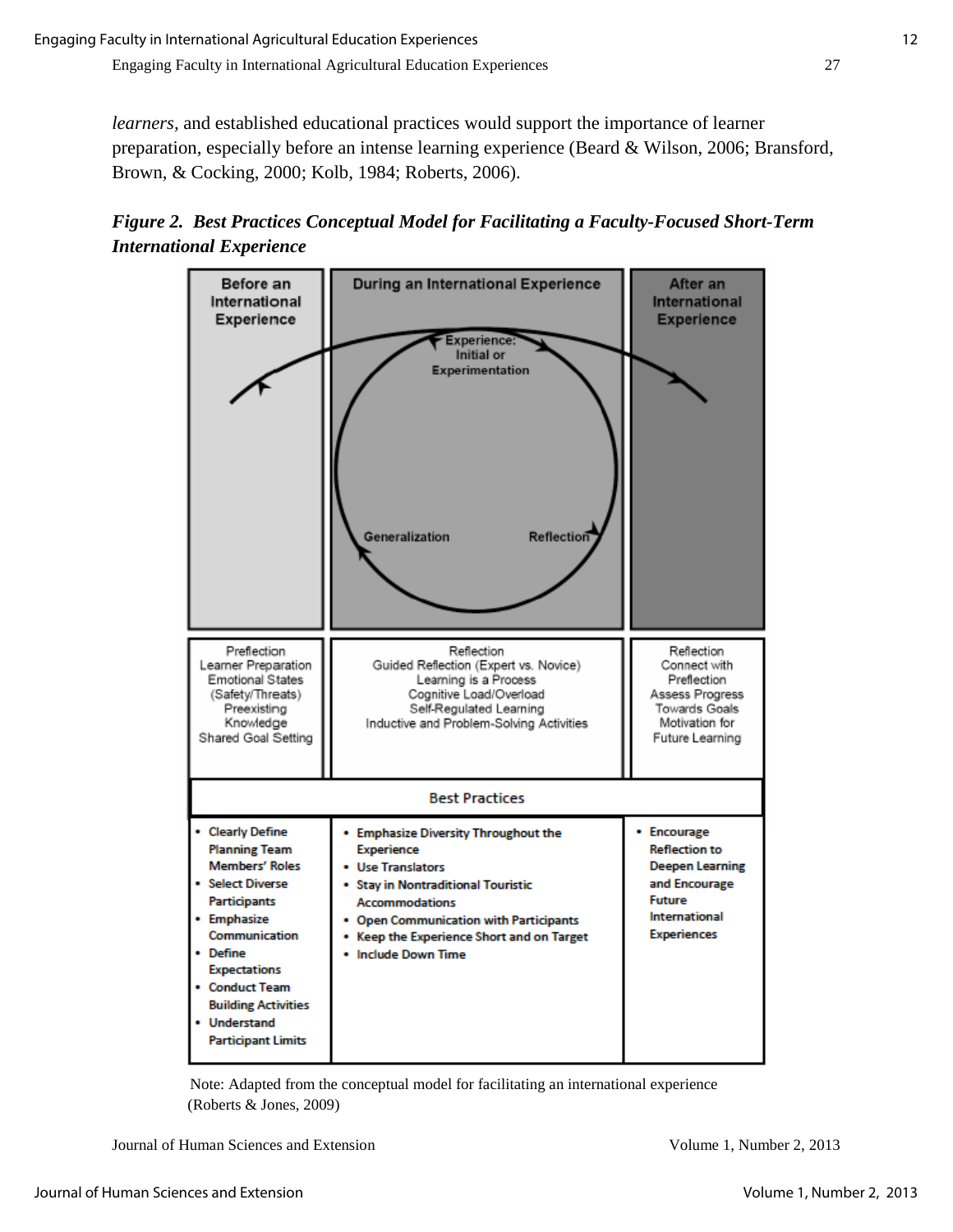#### **During the Experience**

While traveling abroad, faculty participants may be exposed to a large amount of new stimuli throughout the experience. Best practices to follow during the experience have been created in order to assist faculty participants in learning as much as possible while traveling. They include emphasizing cultural diversity throughout the trip, using translators not already involved in the planning process when in non–English speaking countries, staying in nontraditional touristic accommodations, clearly communicating with faculty participants while traveling, keeping the experience short with only a few targeted objectives to emphasize, and ensuring down time is included in the schedule so faculty participants feel encouraged to explore on their own. Beard and Wilson (2006) proposed that learners should reflect *in* experience and *on* experience. Roberts and Jones (2009) also emphasized the importance of multiple ways of reflecting and processing the experience. Providing faculty participants with down time and flexibility in their schedules would allow faculty participants to regulate their own learning and reflect *in* the experience.

#### **After the Experience**

Considering the data analyzed were collected during and upon the immediate return of the international experience, very little data were available that could be used to extrapolate best practices for after the experience. However, despite the lack of data, the previous literature emphasized a best practice that could be implemented after an international experience to strengthen learning would be formal reflection (Rodriguez & Roberts, 2011). Reflection could be done through a group reflection session two to four weeks after returning from the experience, through prompted journal entries upon their return to the U.S., or an in-depth personal reflection on the photo journals kept by the faculty participants throughout the trip.

Previous literature shows that once an individual removes him or herself from an experience, he or she is better able to see how his or her life has changed as a result (Roberts & Jones, 2009; Zull, 2002). A reflection activity would allow faculty participants an opportunity to explore whether or not the experience altered their perceptions of the world, and if so, how, as well as deepen their understanding of how what they learned can be incorporated into their everyday lives (Kolb, 1984).

#### **Summary**

The best practices conceptual model for facilitating an agricultural faculty-focused short-term international experience can provide a guide for future planning teams to use while planning and implementing faculty-focused short-term international experiences. While the model does not capture every possible factor that could be applied in a variety of situations, it does provide a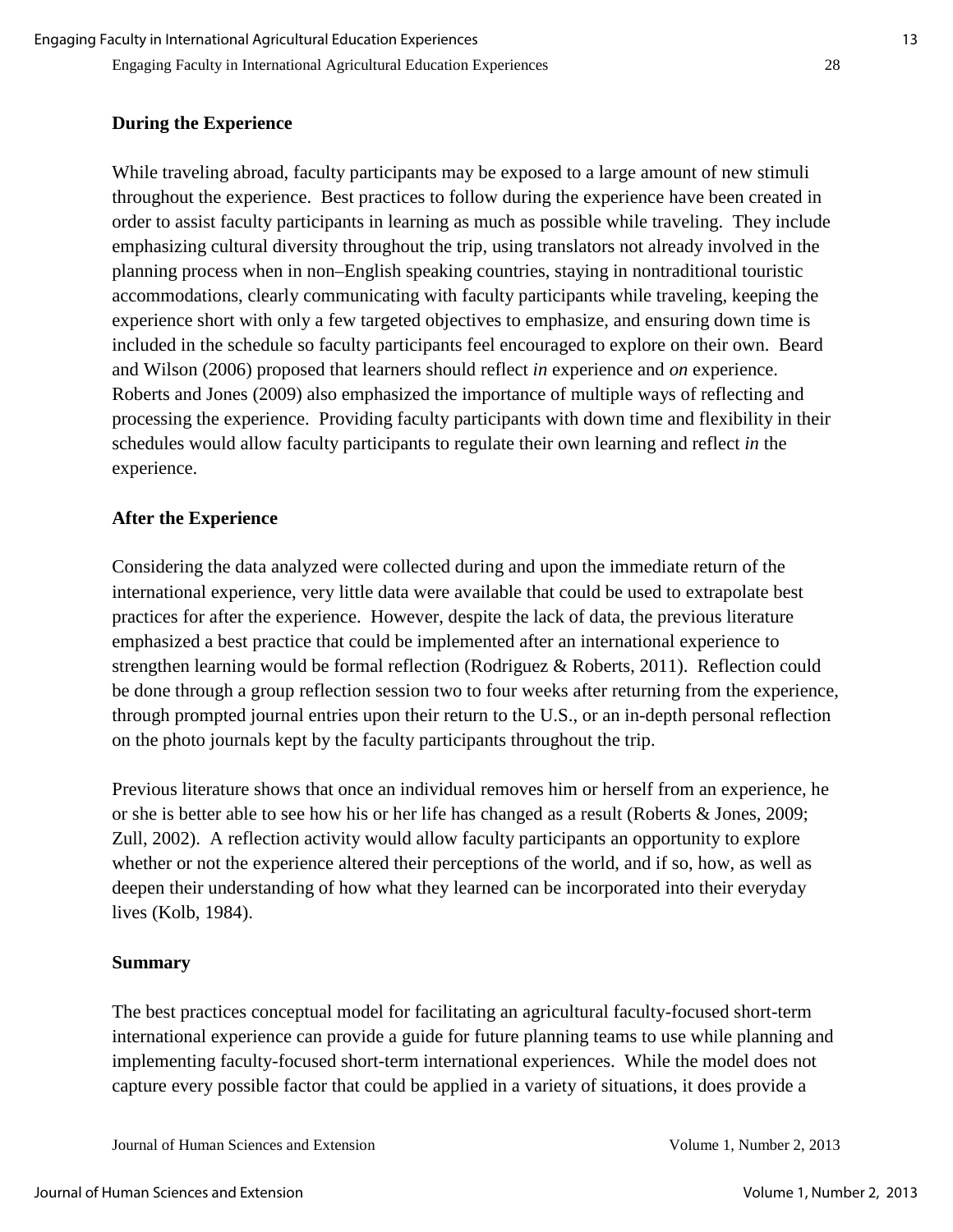place to start. The conclusions drawn from the study imply that planning teams should consider taking a holistic approach to international experiences by thinking about learning before, during, and after the experience and are similar to those found by Rodriguez and Roberts (2011). Emphasizing learning during all three phases of an international experience should allow for improved quality of the international experience and enhance faculty participant learning.

Faculty engagement in international experiences is said to be the key to the internationalization of higher education (Stohl, 2007). Therefore, not only does agricultural and life sciences faculty need to travel internationally, but they must also have high quality learning experiences to ensure they are able to reflect upon and understand international agricultural concepts. With a deep level of understanding, faculty will have the ability to integrate the learned international agricultural concepts into their courses once they return to their home institution (Peterson, 2000).

#### **References**

- Beard, C., & Wilson, J. P. (2006). *Experiential learning: A best practice handbook for educators and trainers* (2nd ed.). Philadelphia, PA: Kogan Page.
- Bransford, J. D., Brown, A. L., & Cocking, R. R. (Eds.). (2000). *How people learn: Brain, mind, experience, and school*. Washington, DC: National Academy Press.
- Crotty, M. J. (1998). *The foundations of social research: Meaning and perspective in the research process.* Thousand Oaks, CA: Sage Publications.
- Festervand, T. A., & Tillery, K. R. (2001). Short-term study-abroad programs: A professional development tool for international business faculty. *Journal of Education for Business, 77*(2), 106–111. doi: 10.1080/08832320109599058
- Hudzik, J. (2004). *Why internationalize NASULGC institutions? Challenge and opportunity.* Available at http://www.aplu.org/NetCommunity/Document.Doc?id=38
- Kolb, D. A. (1984). *Experiential learning: Experience as the source of learning and development*. Englewood Cliffs, NJ: Prentice Hall.
- Kuenzi, J. J., & Riddle, W. C. (2005). *National security education program: Background and issues*. Available at http://www.fas.org/sgp/crs/misc/RL31643.pdf
- Lamm, A., & Harder, A. (2010). Don't drink the water: Recognizing the fears associated with international extension work. *Journal of International Agricultural and Extension Education, 17*(3), 31–41. doi:10.5191/jiaee.2010.17303
- Lincoln, Y. S., & Guba, E. G. (1985). *Naturalistic inquiry*. Newbury Park, CA: Sage Publications.
- National Research Council. (2009). *Transforming agricultural education for a changing world*. Washington, DC: National Academies Press.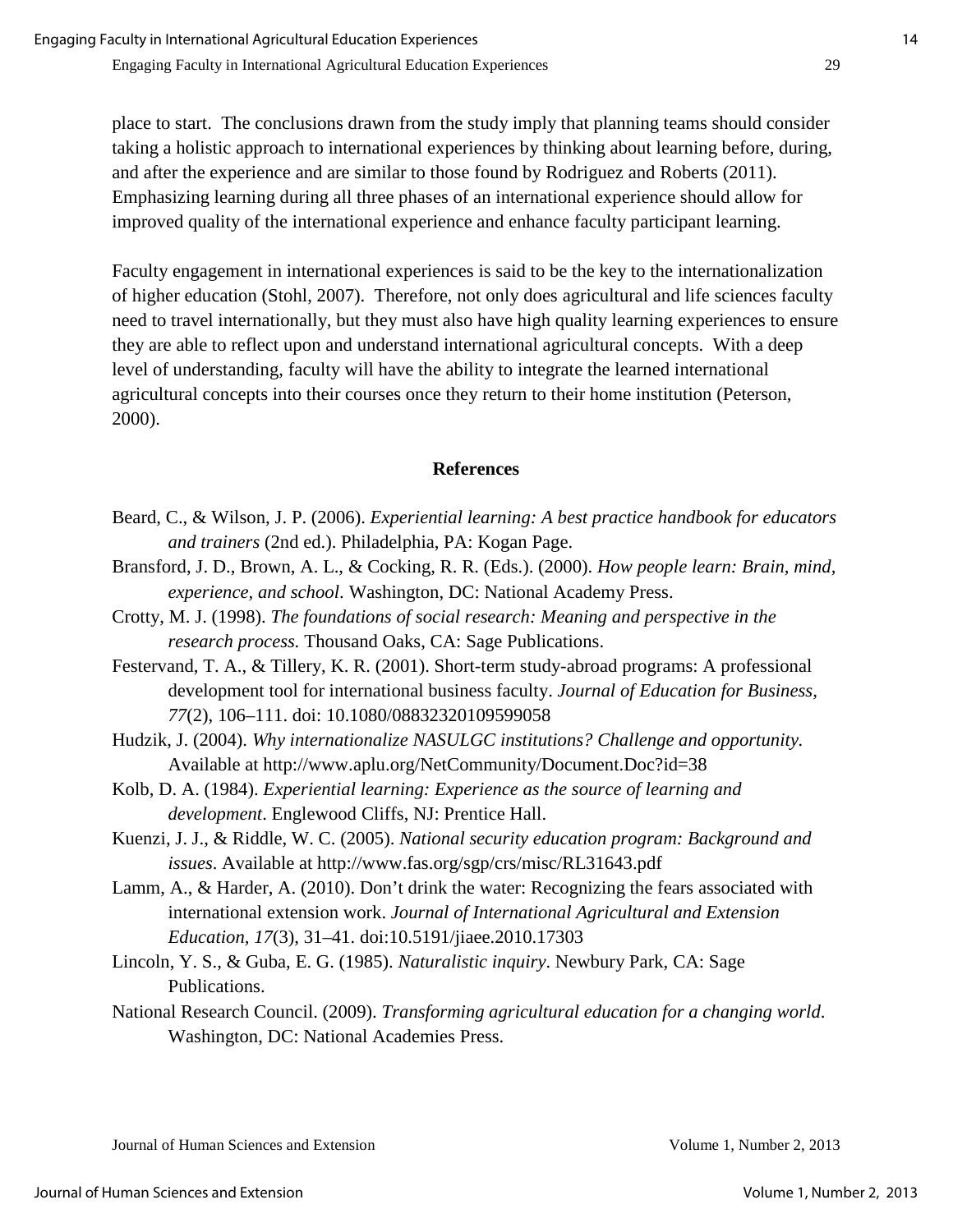- Navarro, M., & Edwards, M. C. (2008). Priorities for undergraduate education and the inclusion of internationalized curriculum in colleges of agriculture: Interpreting the "comparison dilemma." *Journal of Agricultural Education, 49*(4), 72–82. doi:10.5032/jae.2008.04072
- Neuendorf, K. A. (2002). *The content analysis guidebook*. Thousand Oaks, CA: Sage Publications.
- Paus, E., & Robinson, M. (2008). Increasing study abroad participation: The faculty makes the difference. *Frontiers: The Interdisciplinary Journal of Study Abroad, 17*, 33–49. Available at http://files.eric.ed.gov/fulltext/EJ899295.pdf

Peterson, P. (2000). The worthy goal of a worldly faculty. *Peer Review, 3*(1), 13–17.

- Roberts, T. G. (2006). A philosophical examination of experiential learning theory for agricultural educators. *Journal of Agricultural Education, 47*(1), 17–29. doi:10.5032/jae.2006.01017
- Roberts, T. G., & Jones, B. L. (2009). A brain-based, experiential learning framework to guide international experiences. *Proceedings of the Annual Conference of the Association for International Agriculture and Extension Education, 25, 404–411. Available at* http://www.aiaee.org/attachments/482\_Compiled.pdf
- Rodriguez, M. T., & Roberts, T. G. (2011). Identifying best practices for a successful study abroad program. *Journal of International Agricultural and Extension Education, 18*(1), 19–33. doi:10.5191/jiaee.2011.18102
- Schunk, D. H., & Zimmerman, B. J. (1994). *Self-regulation of learning and performance: Issues and educational applications.* Hillsdale, NJ: Lawrence Erlbaum Associates.
- Stohl, M. (2007). We have met the enemy and he is us: The role of the faculty in internationalization of higher education in a coming decade. *Journal of Studies in International Education, 11*(3–4), 359–372. doi:10.1177/1028315307303923
- Sweller, J. (1998). Cognitive load during problem solving: Effects on learning. *Cognitive Science, 12*(2)*,* 257–285. doi:10.1207/s15516709cog1202\_4
- Tritz, J. A., & Martin, R. A. (1997). The collegiate international experience: Criteria for successful experience abroad programs*. Journal of International Agricultural and Extension Education, 4*(2), 49–55. doi:10.5191/jiaee.1997.04204
- Wingenbach, G. J., Chmielewski, N., Smith, J., Piña, Jr., M., & Hamilton, W. T. (2006). Barriers to international experiential participation. *Journal of International Agricultural and Extension Education, 13*(3), 79–89. doi:10.5191/jiaee.2006.13306
- Zhai, L., & Scheer, S. D. (2004). Global perspectives and attitudes toward cultural diversity among summer agriculture students at The Ohio State University. *Journal of Agricultural Education, 45*(2), 39–51. doi:10.5032/jae.2004.02039
- Zull, J. E. (2002). *The art of changing the brain: Enriching teaching by exploring the biology of learning.* Sterling, VA: Stylus Publishing.